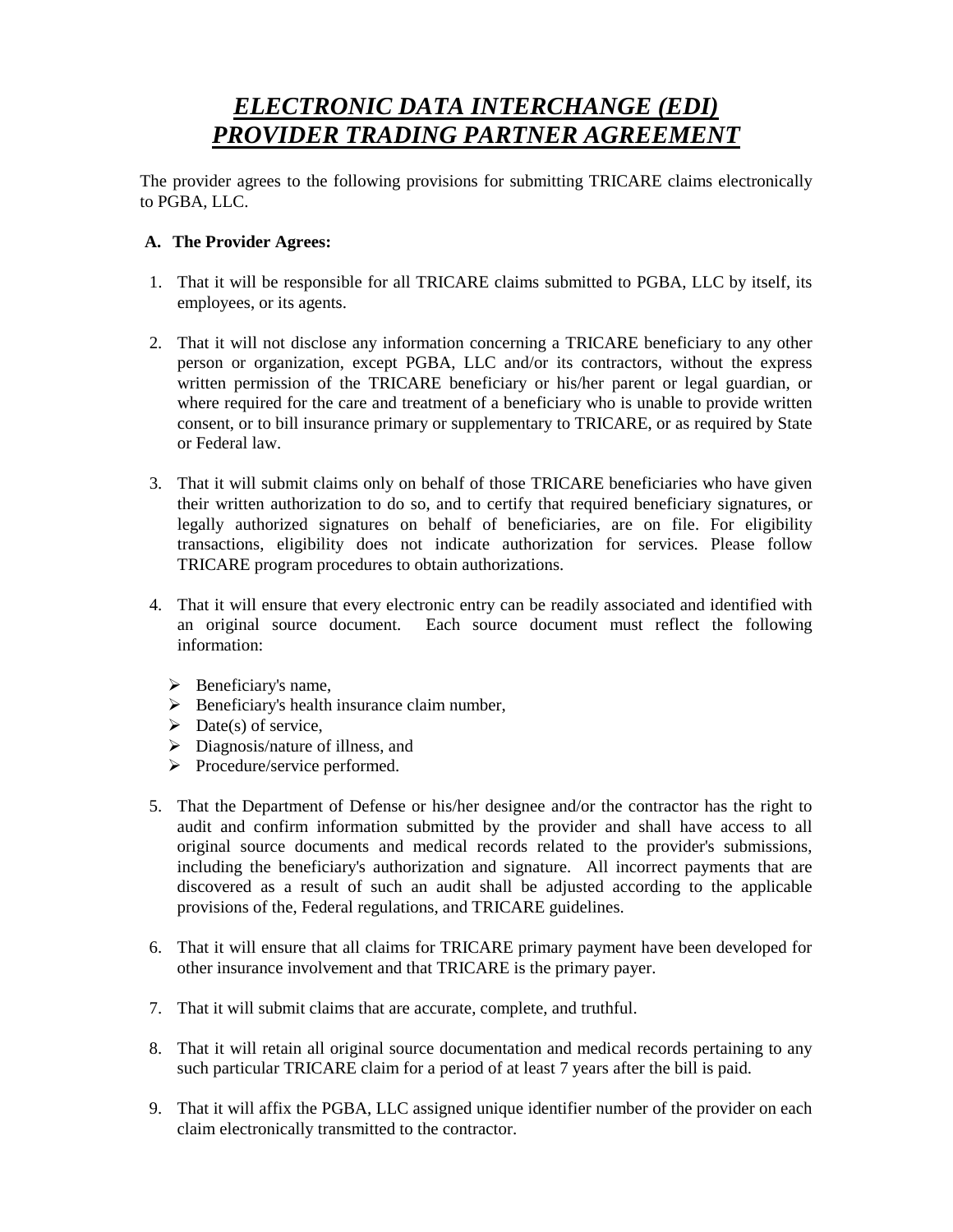- 10. That the PGBA, LLC assigned unique identifier number constitutes the provider's legal electronic signature and constitutes an assurance by the provider that services were performed as billed.
- 11. That it will use sufficient security procedures to ensure that all transmissions of documents are authorized and protect all beneficiary-specific data from improper access.
- 12. That it will acknowledge that all claims will be paid from Federal funds, that the submission of such claims is a claim for payment under the TRICARE program, and that anyone who misrepresents or falsifies or causes to be misrepresented or falsified any record or other information relating to that claim that is required pursuant to this Agreement may, upon conviction, be subject to a fine and/or imprisonment under applicable Federal law.
- 13. That it will establish and maintain procedures and controls so that information concerning TRICARE beneficiaries, or any information obtained from TRICARE or its contractor, shall not be used by agents, officers, or employees of the billing service except as provided by the contractor (in accordance with S1106(a) of the Act).
- 14. That it will research and correct claim discrepancies.
- 15. That it will notify PGBA, LLC within 2 business days if any transmitted data are received in an unintelligible or garbled form.
- 16. Transmission Format. All standard transactions, as defined by Social Security Act § 1173(a) and the Transaction Rules, conducted between PGBA, LLC and Trading Partner or Business Associate, will only use code sets, data elements and formats specified by the Transaction Rules and the then current version of the PGBA, LLC Supplemental Implementation Guides. The PGBA, LLC Supplemental Implementation Guides and any updates or amendments thereto may be accessed at, www.tricare-west.com, and are incorporated herein by reference. This section will automatically amend to comply with any final regulation or amendment to a final regulation adopted by HHS concerning the subject matter of this Section upon the effective date of the final regulation or amendment.

# **B. PGBA, LLC Agrees To:**

- 1. Provide an acknowledgment of claim receipt. The acknowledgment will consist of a Claims Submission Summary Report and the Error Claims Summary Report. These reports will be provided to the direct submitter of the claims files.
- 2. Affix the intermediary/carrier number, as its electronic signature, on each remittance advice sent to the provider.
- 3. Ensure that payments to providers are timely in accordance with TRICARE's policies.
- 4. Ensure that no contractor may require the provider to purchase any or all electronic services from the contractor or from any subsidiary of the contractor or from any company for which the contractor has an interest. The contractor will make alternative means available to any electronic biller to obtain such services.
- 5. Ensure that all TRICARE electronic billers have equal access to any services that TRICARE requires TRICARE contractors to make available to providers or their billing